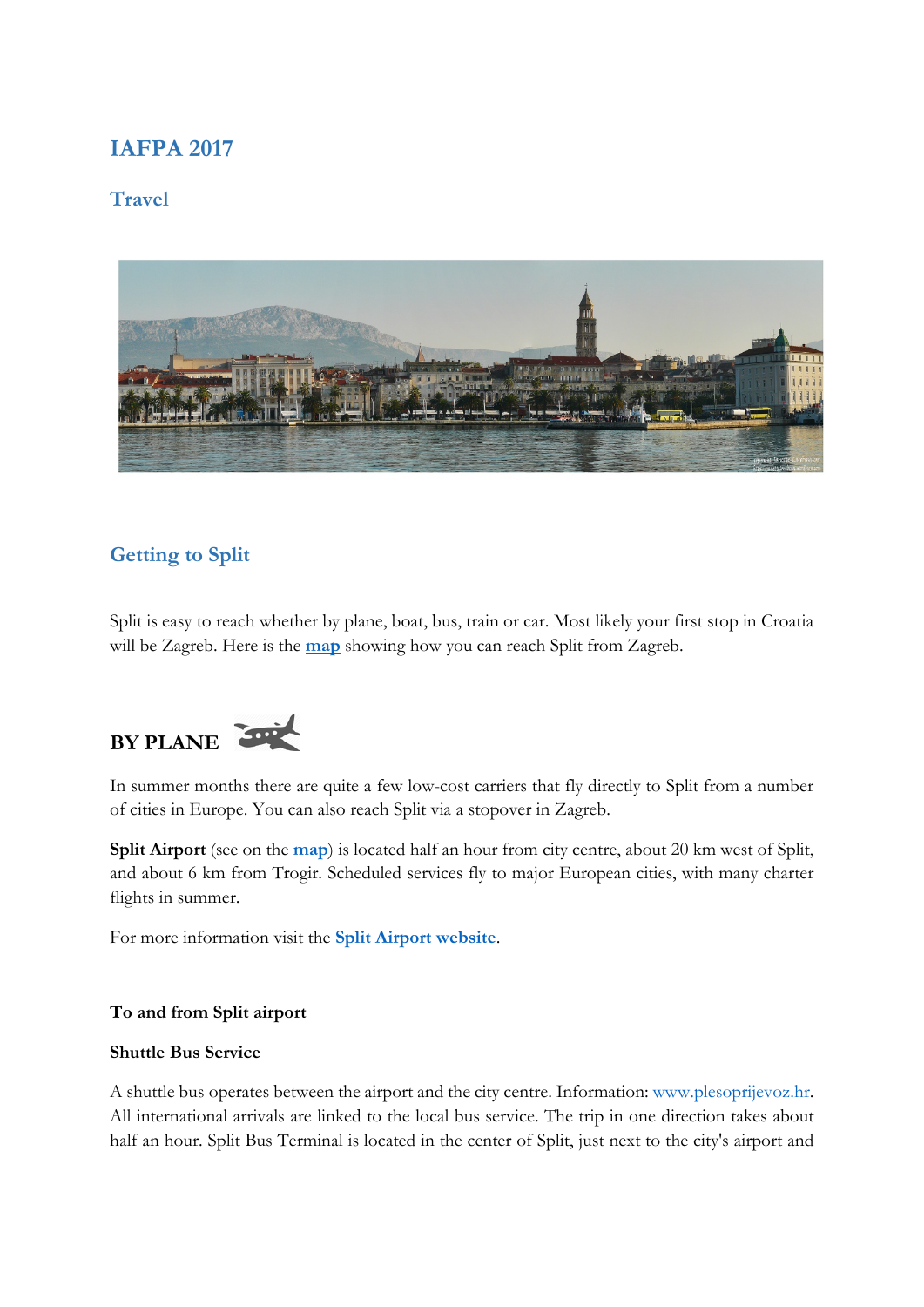railway station. Tickets for transportation can be bought at the bus station, the airport of Split and at the driver on the bus.

Time table of departures from Split Main bus station can be found [here.](http://www.ak-split.hr/en/vozni.red/VozniRedOdlazaka.aspx)

Time table of arrivals to Split Main bus station can be found [here.](http://www.ak-split.hr/en/vozni.red/VozniRedDolazaka.aspx)

A single ticket costs approximately  $4 \notin (30 \text{ HRK})$ .

#### **Public Transport**

There is a bus stop close to Split Airport. Lines No. 37 (Split – Trogir; Trogir – Split) and No. 38 (Split Airport – Kastel Stari – Split; Split – Kastel Stari – Split Airport). For more information click [here.](http://www.promet-split.hr/)

#### **Private or shared transfer**

If you be picked up in the Airport, you can pre book a transfer, the driver would then wait for you at the airport, holding a sign with your name on it. A pre booked transfer from Split Airport to Split cost around 35  $\epsilon$ , for 1-3 persons, and about 45  $\epsilon$  for up to 8 persons. You can see actual prices and pre-book a transfer to Split [here.](http://www.buscroatia.com/split-airport-split/) If you are heading for other destinations in Croatia you can [find transfer offer here.](http://www.buscroatia.com/transfers-croatia/)

#### **Rent a Car**

At the airport you have option to rent a car from local as well as international car rental companies, offers for car rental at the Split airport you can find [here.](http://www.buscroatia.com/Car-Split-en)

#### **Taxi**

Taxi service is available during Split Airport operating hours.

胍

#### Phone:++385(0)21895 237

You can also pre-book a taxi. A taxi from the airport to the centre (ferry port or Diocletian's Palace) takes a bit over 30 min and costs about 30-35 EUR (250 HRK).

#### **Other airports**

Zadar (160 km, regular bus service to Split). How to reach Split from Zadar see [here.](https://www.ffst.unist.hr/_download/repository/zadar.JPG) Zagreb (400 km, regular train, bus and plane service to Split).

## **BY BOAT/FERRY**

There are year-round ferries from Ancona in Italy, with a higher frequency of ferries during the summer months. See **[Travelling from Ancona to Croatia](http://www.visit-croatia.co.uk/index.php/getting-to-croatia/travelling-from-italy-to-croatia/travelling-from-ancona-to-croatia/)** page for more details. There is also a fast catamaran service during summer. Carriers: **[Jadrolinija](http://www.jadrolinija.hr/en/ferry-croatia)** and **[Blue Line Ferries](http://www.blueline-ferries.com/)**.